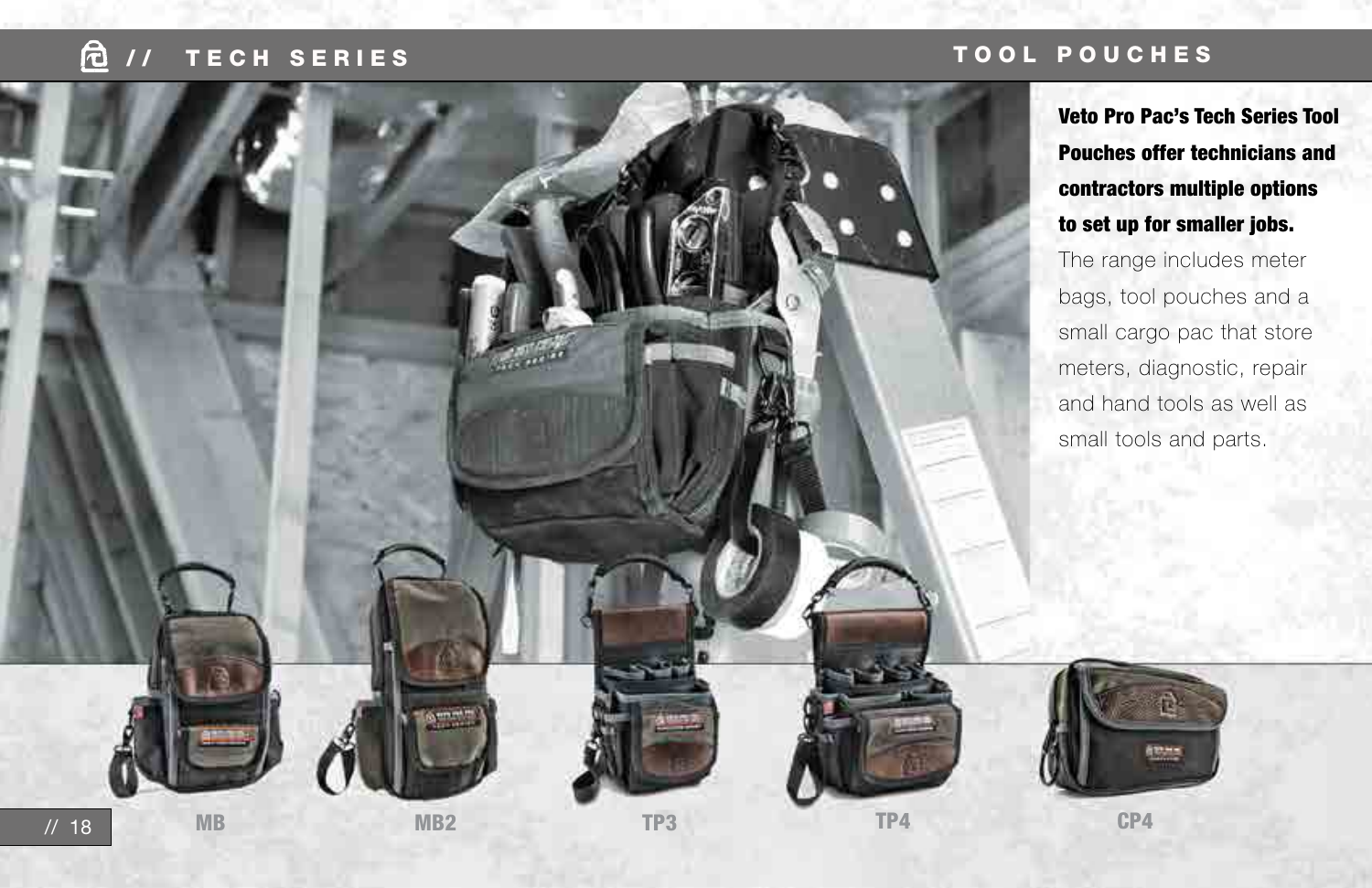## / / TECH SERIES TOOL POUCHES



10 VERTICAL TOOL POCKETS // 2 METER POCKETS H: 13"  $\times$  L: 8"  $\times$  W: 3"

The MB2 is a taller version of our MB bag and accommodates and protects taller meters, analyzers and repair tools. Features rugged construction, multiple pockets, interior cushioning, and a detachable rubber handle. An optional shoulder strap is sold separately.

10 VERTICAL TOOL POCKETS // 2 METER POCKETS H: 9"  $\times$  L: 8"  $\times$  W: 3"

The MB is a compact meter/tool bag. Store your meters and your diagnostic and repair tools, and clip it onto any VETO bag for convenient carrying. The MB also features a detachable rubber handle. An optional shoulder strap is sold separately.